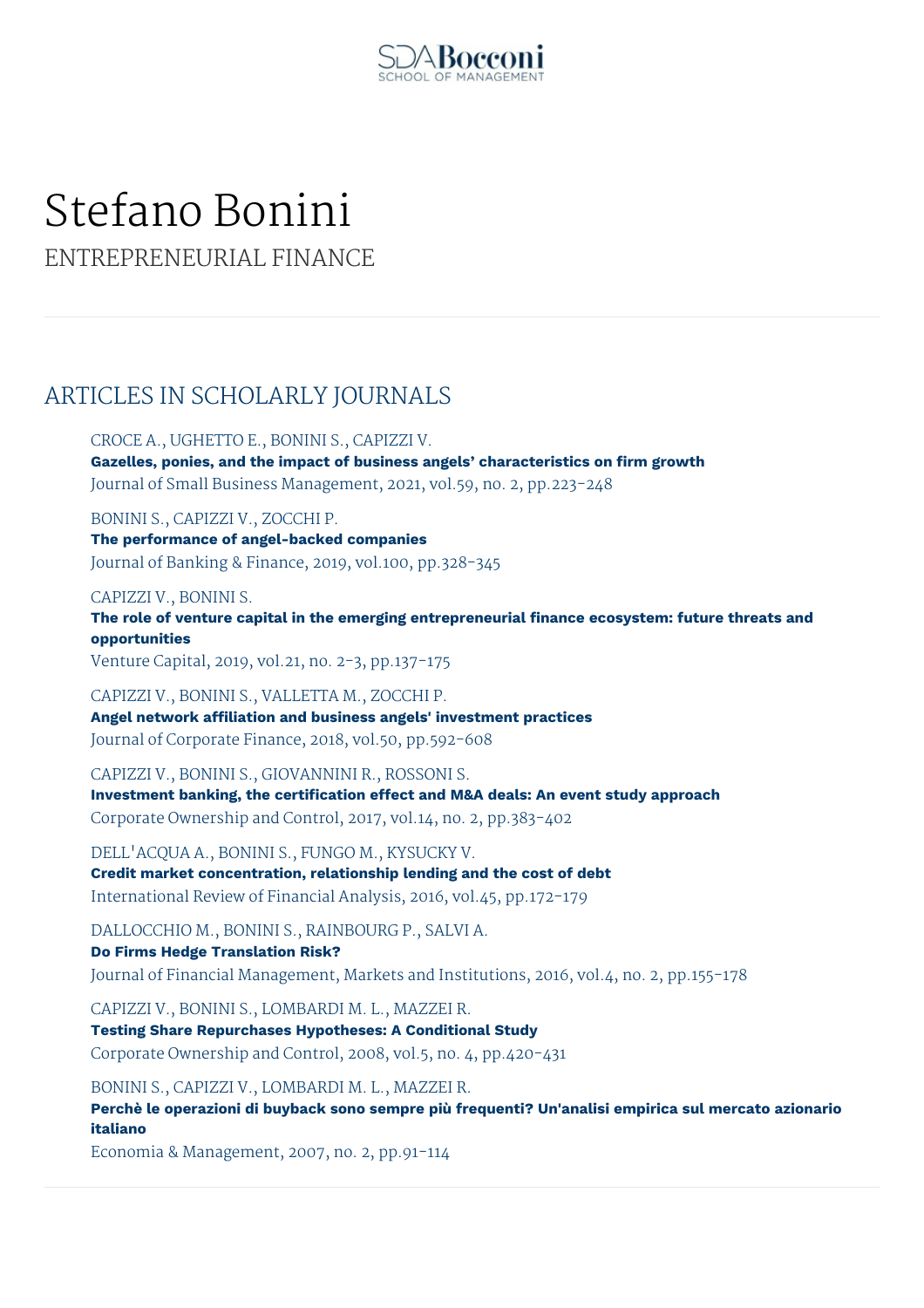# CONTRIBUTION TO CHAPTERS, BOOKS OR RESEARCH MONOGRAPHS

## BONINI S.

Il ruolo degli investitori istituzionali nei processi di M&A - il Venture Capital in Mergers & Acquisitions. Il Ed. M. Dallocchio, G. Lucchini, C. Pirrone(Ed), Egea, chap. 15, pp.389-426, 2021

CAPIZZI V., BONINI S., ZOCCHI P.

**The Role of Angel Syndicates on the Demand and Supply of Informal Venture Capital** in *New Frontiers in Entrepreneurial Finance Research*

Anita Quas, Yan Alperovych, Cristiano Bellavitis, Ine Paeleman, Dzidziso Samuel Kamuriwo (Eds),World Scientific Publishers, pp.13-49, 2019

## BONINI S., CAPIZZI V.

**The effects of private equity investors on the governance of companies** in *Handbook of Research on Corporate Governance and Entrepreneurship* Jonas Gabrielsson (Eds),Edward Elgar Publishing, chap. 7, 2017

#### BONINI S., BORASCHI-DIAZ D.

**The causes and financial consequences of corporate frauds** in *Entrepreneurship, Finance, Governance and Ethics*

Springer, pp.261-282, 2013

### BONINI S.

**The development of venture capital:macroeconomic, political and legal determinants** in *The Oxford Handbook of Venture Capital* Oxford University Press, 2012

# CAPIZZI V., BONINI S., GIOVANNINI R.

**Aziende quotate e buyback azionari: politiche di remunerazione degli azionisti o meccanismi di segnalazione?** in *Banca, mercati e risparmio. Saggi in onore di Tancredi Bianchi* M. Brogi (Eds),Bancaria Editrice, 2009

# PROCEEDINGS/PRESENTATIONS

### CAPIZZI V., BONINI S., VALLETTA M., ZOCCHI P.

**The determinants of business angels' investment choices: the role of experience, networking, monitoring and co-investments**

*ENTFIN Conference - 8-9 July, 2016, Lyon, France*

BONINI S., BHARAT S., PETTINATO O.

## **Slow ratings**

*European Financial Management Association: 2014 Annual Meeting, 2014*

BONINI S., PETTINATO O.

**Chasing forecasts: the relative timing of equity and debt ratings** *2013 FMA ANNUAL MEETING, 2013*

DELL'ACQUA A., GUARDASOLE A., BONINI S. **Grandstanding and spinning in VC-Backed IPOs on AIM UK**

2nd International Conference of the Financial Engineering and Banking Society - 7-8 June, 2012, London, Great Britain

## DELL'ACQUA A., GUARDASOLE A., BONINI S.

**Grandstanding and spinning in VC-Backed IPOs on AIM UK** *2012 EFMA Annual Conference - 27-30 June, 2012, Barcelona, Spain*

BONINI S., PETTINATO O.